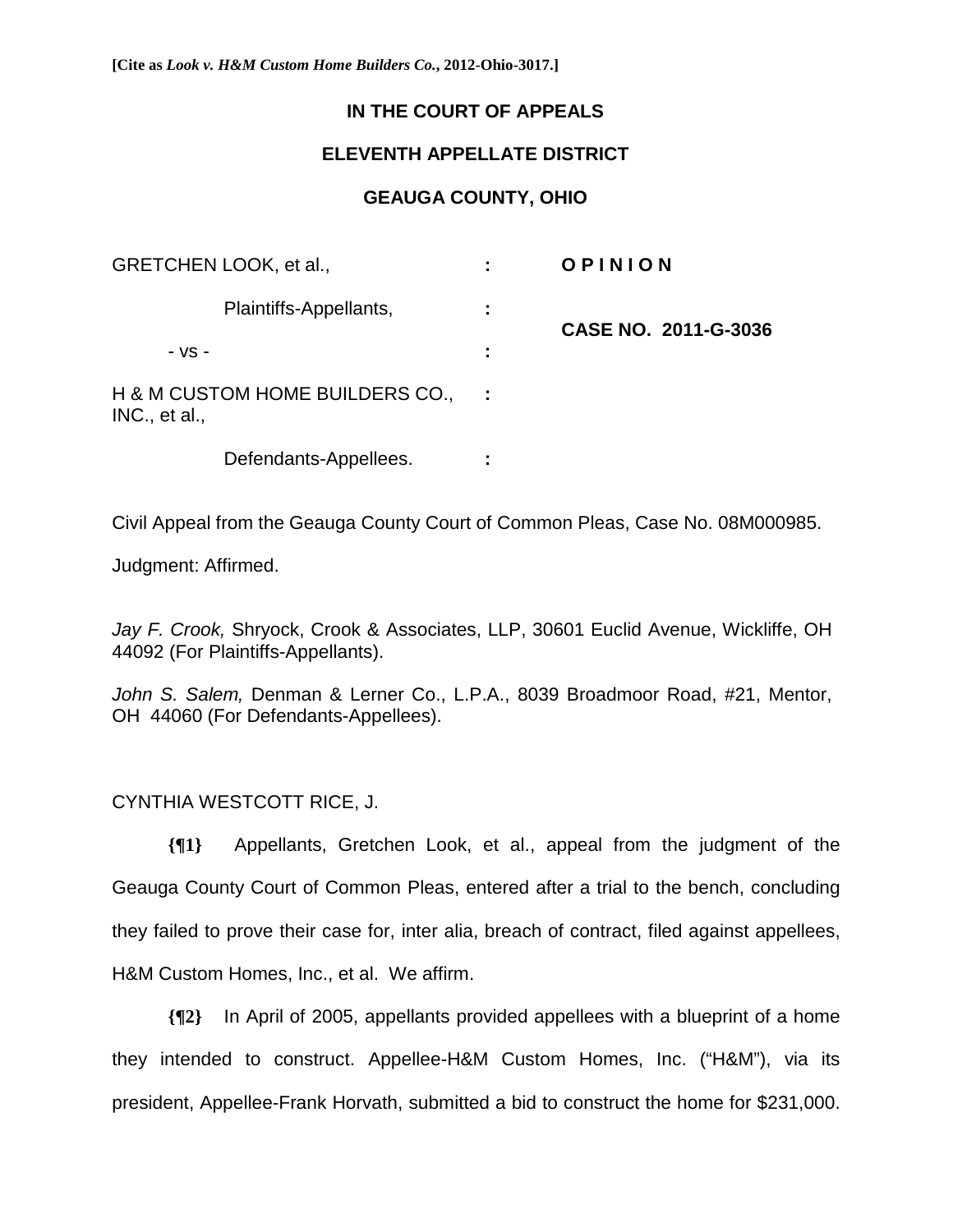The parties entered a contract and construction commenced. While building the home, an additional \$10,755 was spent due to order changes and the like. Over the course of the construction, appellants authorized appellees to make four separate bank draws totaling \$198,000. Appellants refused to authorize the final draw, however, due to various alleged defects in, and purported omissions to, the construction. Despite Horvath's contention that all aspects of the contract were complied with and the construction was accomplished in a workmanlike manner, H&M did not receive the final payment installment. In November 2005, appellants moved into the home, notwithstanding the lack of an occupancy permit from Geauga County, and the parties ceased contact.

**{¶3}** On September 9, 2008, appellants filed a complaint against H&M and its president, Horvath, alleging breach of contract, breach of warranties, unjust enrichment, conversion, and Consumer Sales Protection Act violations. The allegations were premised upon multiple alleged deficiencies in the construction of the home, an alleged failure to finalize construction in compliance with the construction plans, and the alleged removal of damaged appliances from the home without appellants' permission. Appellee-H&M filed an answer denying all allegations. Appellants subsequently moved for default judgment against Horvath for failure to file an answer. Horvath sought leave of court to file an answer, asserting his name was inadvertently omitted from the answer previously filed; he also sought leave to file a counterclaim against appellants. After considering the motions, the trial court added Horvath as an "answering defendant" to the original answer, but denied his motion to file a counterclaim.

**{¶4}** On June 20, 2011, the matter came before the court for a bench trial. At trial, Appellant-Gretchen Look testified that, during the pendency of the litigation, the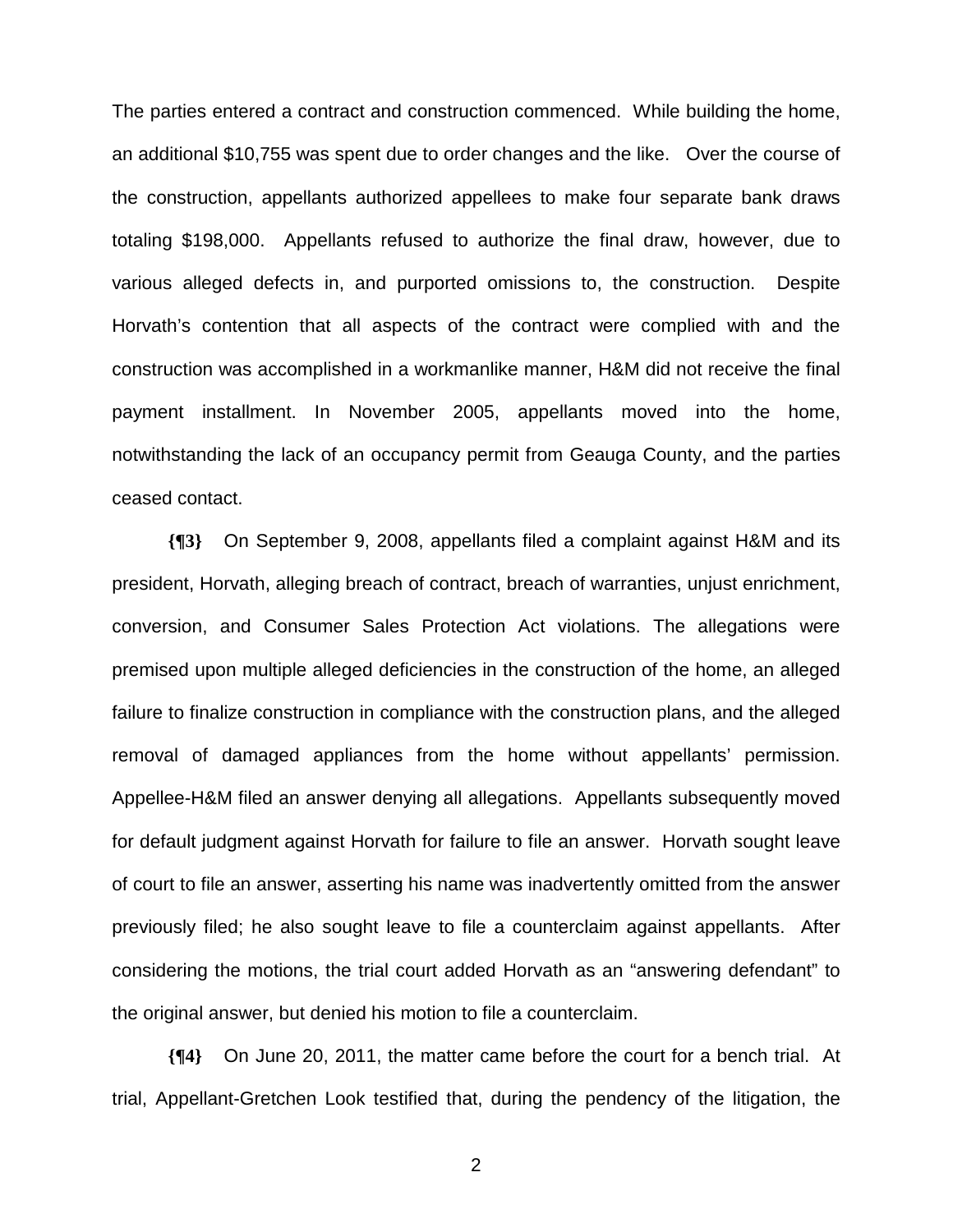home had burnt down; as a result of the fire, appellants received \$243,000 from their insurance company, the full coverage value of the policy. Notwithstanding this point, Look asserted Horvath and H&M breached the construction contract by failing to build the home in compliance with the specifications of the original blueprint. To wit, she claimed H&M and Horvath failed to build an "in-law suite" as well as a sunroom onto the home, even though these rooms appeared in the original site plan. Look recognized that the rooms were crossed out on the blueprint. She maintained, however, neither she nor Appellant-Gordon Byrne, agreed to omit the rooms from the house.

**{¶5}** Look further claimed that Horvath had orally agreed to fully landscape the property; because he failed to do so, appellants were required to pay an additional \$15,000 to a third party to initiate and complete the landscaping. Look also asserted the general construction of the home was substandard, claiming, inter alia, that the basement had flooded, destroying her new appliances, and the concrete on the driveway had cracked. According to Look, Horvath said he would file a claim with his insurance carrier in an effort to replace the appliances. Look testified, however, that Horvath removed the damaged appliances without paying for or replacing them.

**{¶6}** Finally, Look testified that, as a result of appellees' alleged deficient work, appellants defaulted on their mortgages. Upon default, foreclosure proceedings were initiated on the property upon which the underlying dispute is premised as well as a separate residence owned by appellants.

**{¶7}** Horvath testified that H&M had dissolved in 2006. With respect to the construction of the home, he maintained H&M met all feasible conditions in the contract in a timely and workmanlike manner. And any aspect of the contract that was not

 $\sim$  3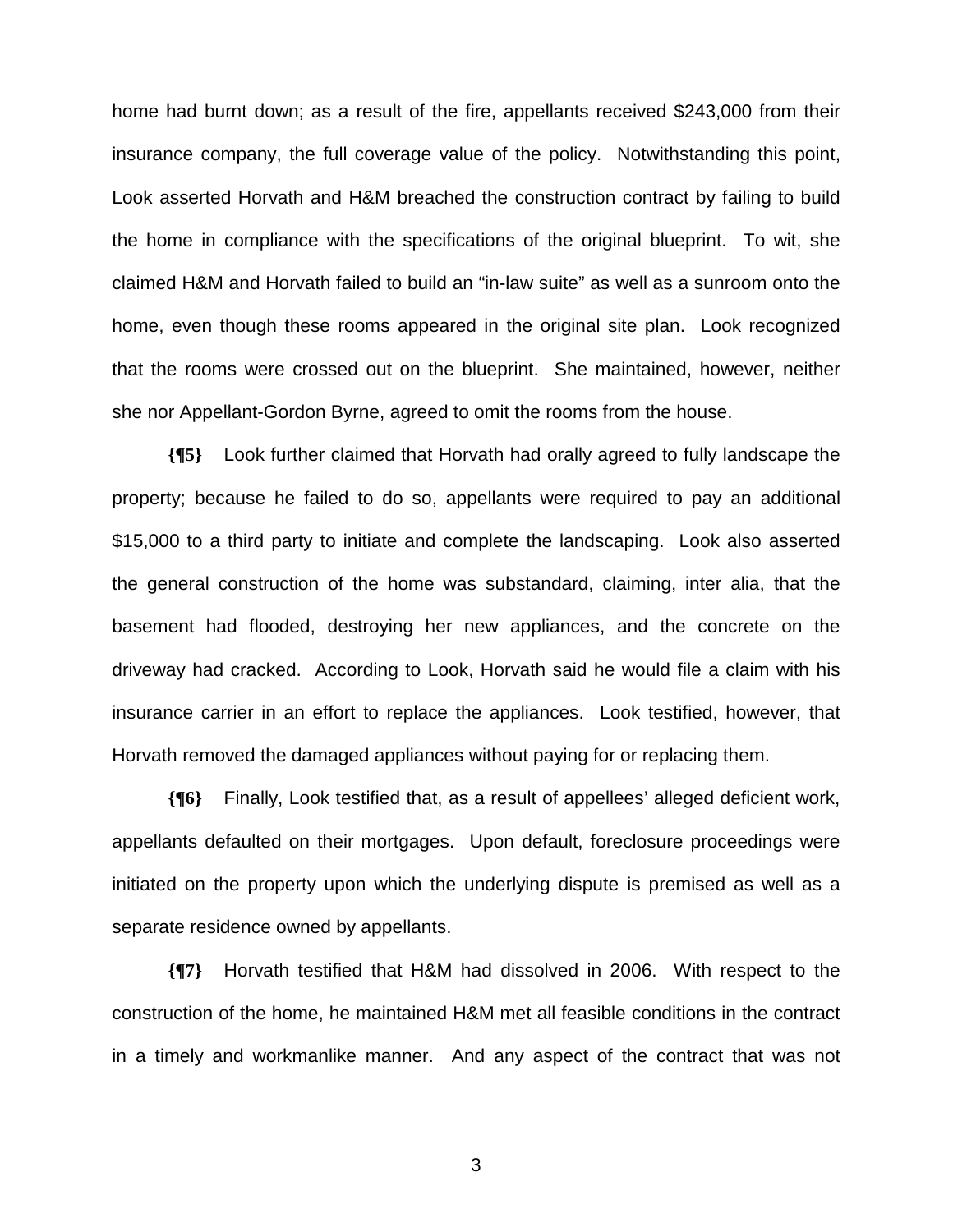complied with was a result of appellants denying Horvath, H&M, or its subcontractors access to the property.

**{¶8}** With respect to the issue of the in-law suite and sunroom, Horvath testified appellants agreed to omit these rooms due to projected costs. He stated his \$231,000 bid was based upon the site plan *minus* the two rooms. He testified he discussed the matter with Look and, because his bid would have increased by approximately \$40,000, the parties agreed to omit the construction of the rooms. When Geauga County approved the site plan, the inspector included informational stamps on all approved rooms; the "in-law suite" and sunroom, which were crossed out with a "no build" directive next to them, contained no such stamps.

**{¶9}** Regarding the flooding issue, Horvath testified he was responsible for failing to close a well valve after installing new holding tanks. He stated he notified his insurance company who cleaned and dried the entire basement. Horvath also testified that he transported the damaged appliances off the property after paying Jack Paris, appellants' friend who was at the house during the cleanup, \$1000. Horvath stated he did not replace the appliances because he was informed by Look that she was addressing the issue through warranties on the damaged items. Look asserted, however, she never received any money for the damaged items and was eventually forced to re-purchase new appliances out-of-pocket.

**{¶10}** Finally, Horvath testified he never orally obligated H&M to fully landscape the property. According to the contract, the yard required a "finished grade." Horvath testified such a grade involves leveling the ground and removing debris. This, however, does not imply grass or trees would be planted.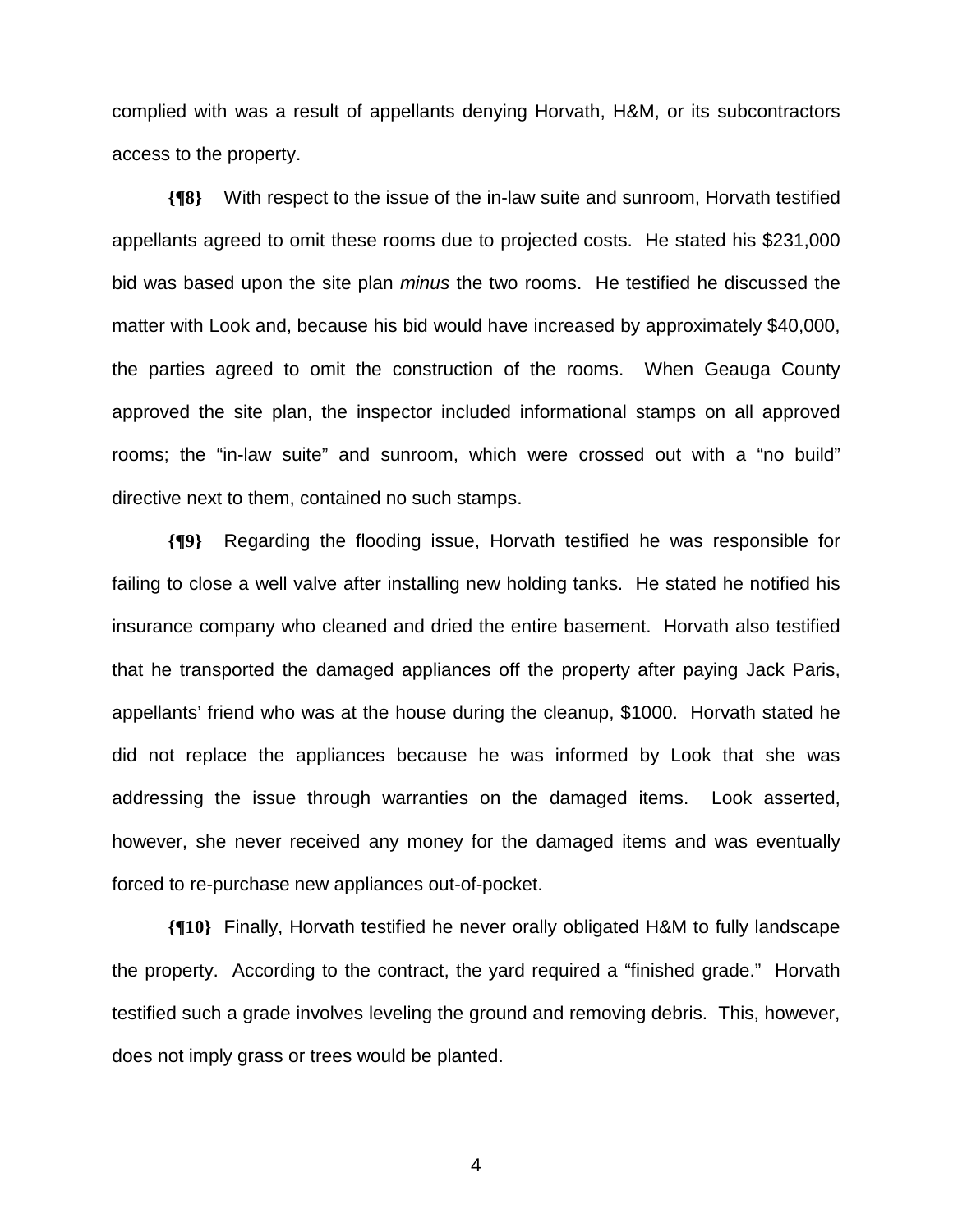**{¶11}** At the close of evidence, appellees moved to dismiss Horvath as a defendant, asserting he was not a party to the contract and appellants did not seek to pierce the corporate veil. Counsel for appellants asserted his belief that a plaintiff may recover against an owner of a company if the company dissolves in the course of litigation. The matter was briefed by both parties and, after considering the evidence at trial and the arguments relating to Horvath's dismissal, the court found in appellees' favor on all matters in issue.

**{¶12}** The court first dismissed Horvath as a defendant because the matter was pleaded and tried as a breach-of-contract case; because the issue of whether a corporate officer could be pursued for purported damages resulting from that contract was not an aspect of the case, the court concluded Horvath was entitled to dismissal as a matter of law. The court noted, however, that the dismissal was of little, if any, substantive relevance because appellants failed to meet their burden of proof on the underlying breach claim.

**{¶13}** In particular, the court determined the greater weight of evidence militated against appellants' claim that they were entitled to the in-law suite and sunroom. And, similarly, appellants' claim that they suffered damages due to the costs they absorbed from the purportedly deficient construction was denied because it was unsupported by the evidence that the costs were fair and reasonable. As a result, the court determined appellants "failed to prove they are owed anything from any Defendant."

**{¶14}** Appellants filed a timely notice of appeal and assign five errors for this court's review. Their first assignment of error alleges:

 $\sim$  5  $\sim$  5  $\sim$  5  $\sim$  5  $\sim$  5  $\sim$  5  $\sim$  5  $\sim$  5  $\sim$  5  $\sim$  5  $\sim$  5  $\sim$  5  $\sim$  5  $\sim$  5  $\sim$  5  $\sim$  5  $\sim$  5  $\sim$  5  $\sim$  5  $\sim$  5  $\sim$  5  $\sim$  5  $\sim$  5  $\sim$  5  $\sim$  5  $\sim$  5  $\sim$  5  $\sim$  5  $\sim$  5  $\sim$  5  $\sim$  5  $\sim$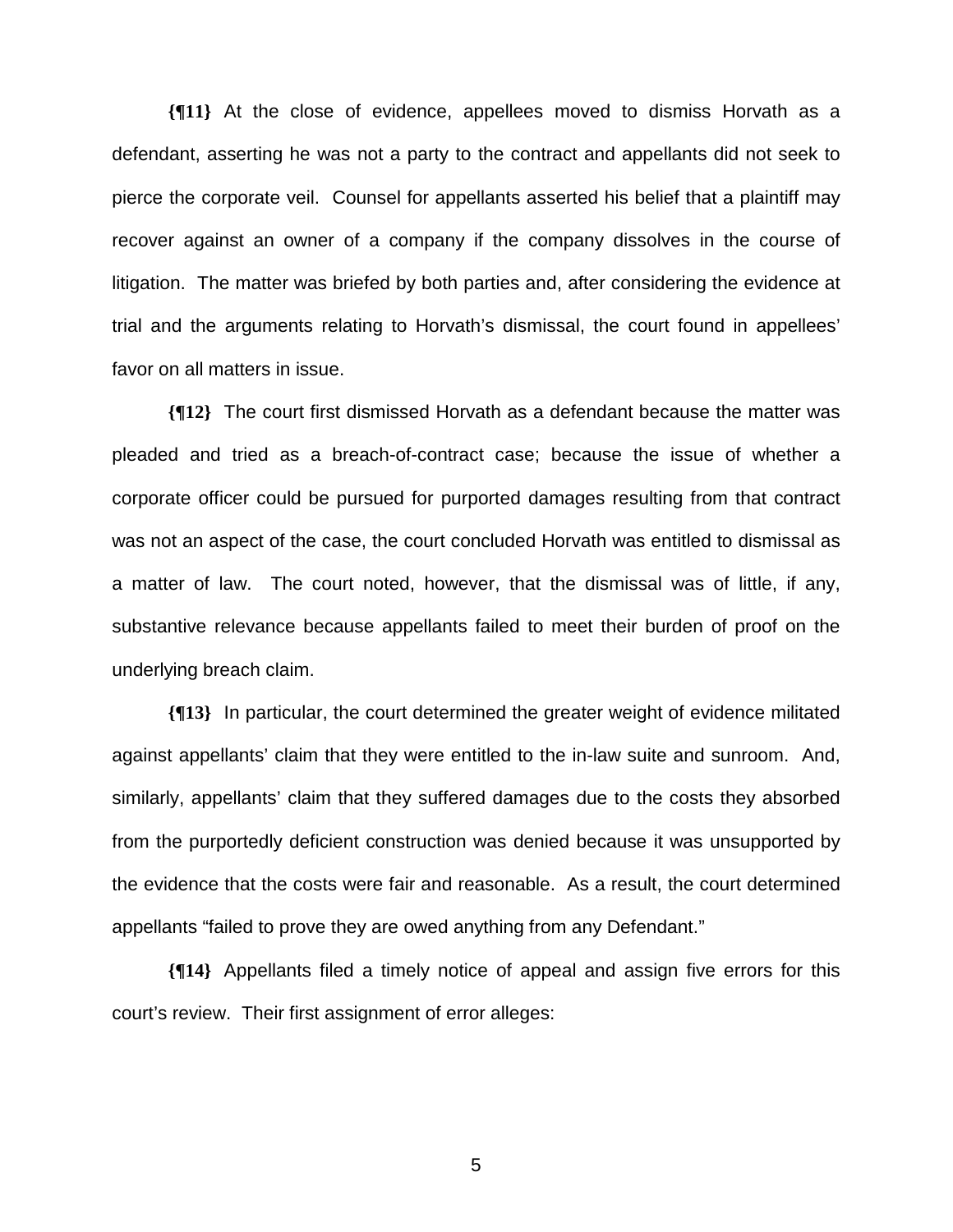**{¶15}** "The trial court erred in finding no credible evidence to support plaintiffs['] claim that the sunroom and inlaw [sic] suite were not part of the original contract and therefore were not to be used in the calculation of any damages."

**{¶16}** Appellants assert there was credible evidence to support the conclusion that the in-law suite and sunroom were aspects of the construction contract. They therefore maintain the trial court erred in concluding they failed to adequately establish proof on this point. We do not agree.

**{¶17}** Initially, appellants did not, in their complaint, assert appellees breached the contract for failing to build the in-law suite and sunroom. This, however, was an issue before the court at trial. And, because appellees did not object to the litigation of the issue, we shall treat the argument as though it was tried by consent of the parties.

**{¶18}** Courts examine contracts to interpret and give effect to the intentions of the contracting parties. *Foster Wheeler Enviresponse, Inc. v. Franklin Co. Convention Facilities Auth.*, 78 Ohio St.3d 353 (1997). If contractual terms are unambiguous, a court may not interpret the contract in a manner inconsistent with the clear language of the instrument. *Shifren v. Forrest City Ents., Inc.*, 64 Ohio St.3d 635 (1992). A court may consider extrinsic evidence, however, if the terms of the contract are ambiguous or unclear. *Sugarhill Ltd. v. Brezo*, 11th Dist. No. 2004-G-2579, 2005-Ohio-1889, ¶35. Contractual terms are ambiguous if their meaning cannot be deciphered from reading the entire instrument or if the terms are reasonably susceptible to more than one interpretation. *Aultman Hosp. Assn. v. Community Mut. Ins. Co.*, 46 Ohio St.3d 51 (1989).

**{¶19}** In this case, the contract does not expressly detail the specifications of the construction; rather, it incorporates the finalized, owner-approved site plans "as if they

 $\sim$  600  $\sim$  600  $\sim$  600  $\sim$  600  $\sim$  600  $\sim$  600  $\sim$  600  $\sim$  600  $\sim$  600  $\sim$  600  $\sim$  600  $\sim$  600  $\sim$  600  $\sim$  600  $\sim$  600  $\sim$  600  $\sim$  600  $\sim$  600  $\sim$  600  $\sim$  600  $\sim$  600  $\sim$  600  $\sim$  600  $\sim$  600  $\sim$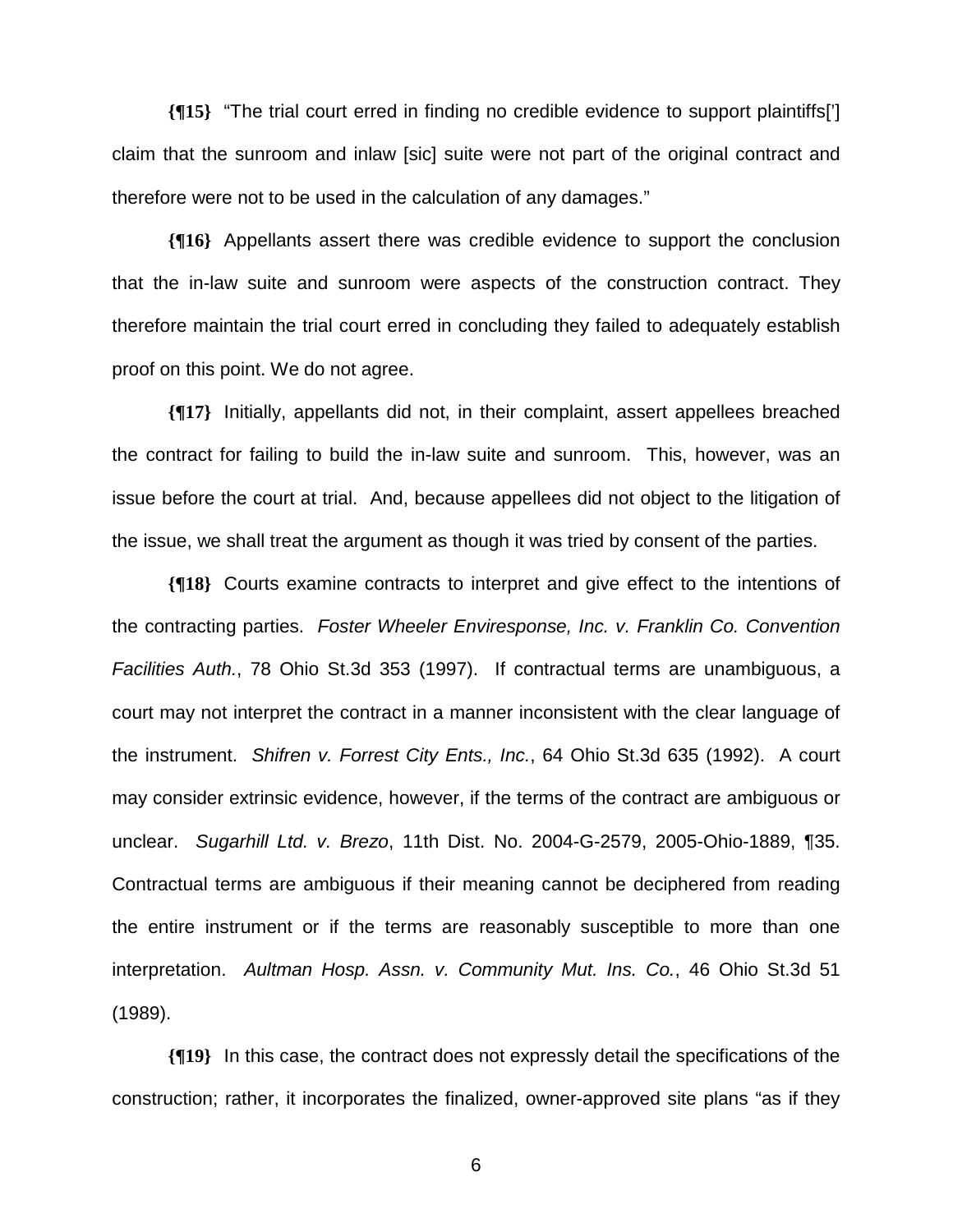were fully rewritten" in the contract. It is not entirely clear, however, what site plans were actually approved by the owners. Look asserts the approved site plans included the in-law suite and the sunroom; alternatively, Horvath testified that his bid, which Look and Byrne accepted, was based upon a site plan that excluded those rooms. The trial court was therefore required to construe whether the contract, entered on April 5, 2005, included or excluded plans for the subject rooms. To do this, it was required to consider extrinsic evidence of what purportedly occurred during the negotiations and the surrounding circumstances of the parties' post-agreement association.

**{¶20}** With this in mind, appellants point out the contract was signed on April 5, 2005. The contract stated "[u]pon final review and approval by the Owner and the Builder of the work drawings, site plan, and specifications \* \* \* shall become a part of this Contract as if they were fully rewritten herein \* \* \*." In June of 2005, the site plan was submitted for approval to Geauga County. By that time, the in-law suite and sunroom had been crossed out on the blueprint with an annotation by each that advised: "not building." Appellants underscore that the contract required any change in work order to be signed by the owner. She points out that neither she nor Byrne signed the areas of the site plan authorizing the excision of the in-law suite and sunroom from the construction plan. She therefore maintains the in-law suite and sunroom were, by operation of the contractual terms, part of the original contract.

**{¶21}** Appellants are essentially alleging the trial court's conclusion is contrary to the weight of the evidence. A court reviewing the manifest weight of the evidence must bear in mind that evaluating and assessing the credibility of evidence are primary functions of the trial court. *See e.g. King v. E.A. Berg & Sons, Inc.*, 11th Dist. No. 2002- T-0182, 2003-Ohio-6700, ¶10. "The trial judge is best able to view the witnesses and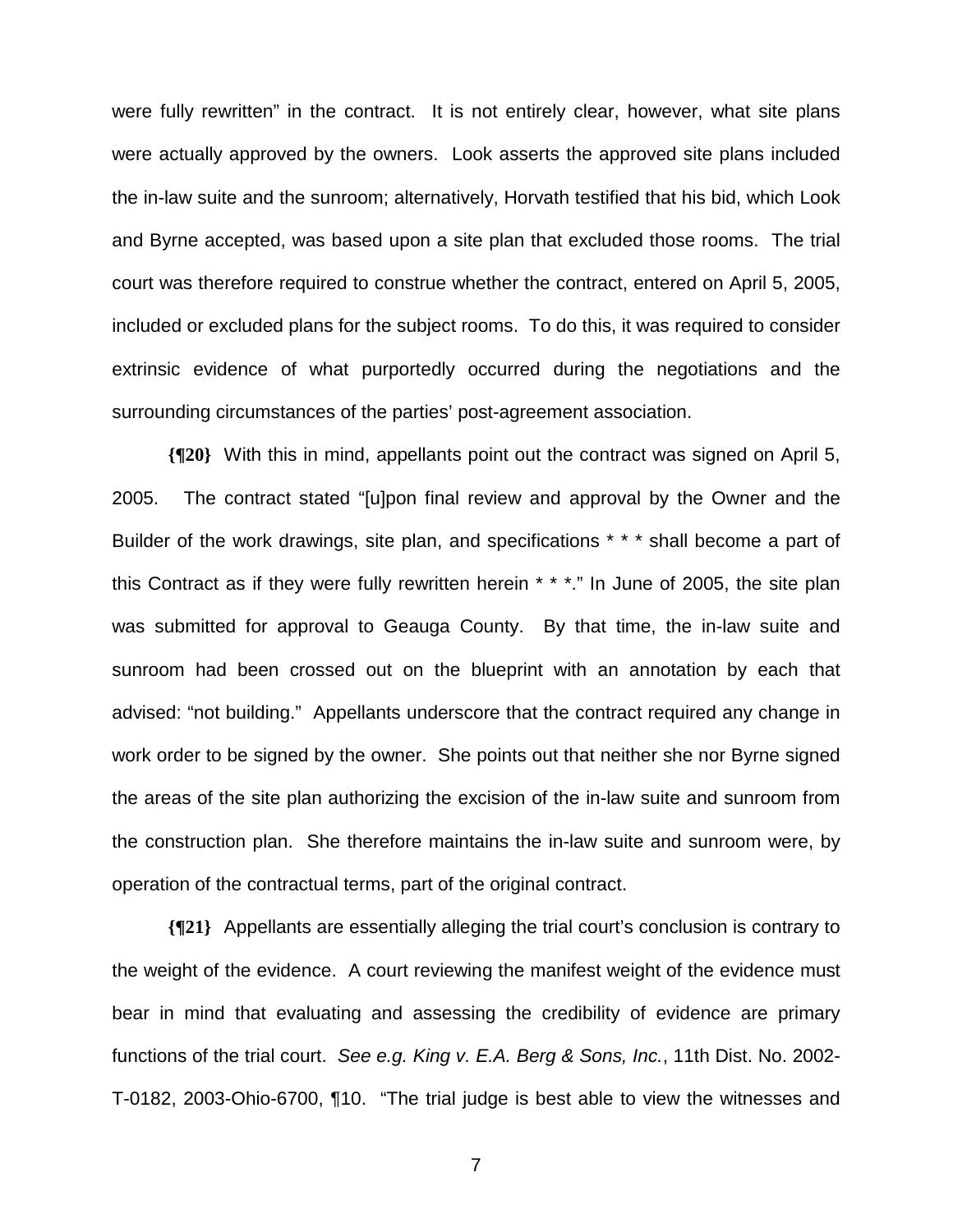observe their demeanor, gestures and voice inflections, and use these observations in weighing the credibility of the proffered testimony." *Seasons Coal Co., Inc. v. Cleveland*, 10 Ohio St.3d 77, 80 (1984). Accordingly, "[a]n appellate court may not simply substitute its judgment for that of the trial court so long as there is some competent, credible evidence to support the lower court's findings." *State ex rel. Celebrezze v. Environmental Ent. Inc.*, 53 Ohio St.3d 147, 154 (1990).

**{¶22}** Appellants are correct that the contract required all changes to previously finalized work orders to be in writing and signed by the owner. Appellants, via their argument, suggest that the site plan that did not have in-law suite and sunroom crossed out was the plan they originally approved. Horvath, however, testified that H&M's offer was premised upon the home *without* the in-law suite and sunroom. He further testified that Look and Byrne accepted this offer when the parties entered the contract. According to Horvath's testimony, therefore, the final and approved site plan was the plan that excluded the rooms. Accepting Horvath's testimony, no formal signatures were necessary to validate the revised site plans.

**{¶23}** To be successful on a claim for breach of contract, a plaintiff must provide adequate evidence that a contract existed, performance by the plaintiff, breach by the defendant, and damages. *See e.g. Bliss v. Chandler*, 11th Dist. No. 2006-G-2742, 2007-Ohio-6161, ¶52. In this case, the trial court specifically found appellants failed to prove the rooms were part of the original agreement; it further determined that "[p]laintiffs failed to prove they are owed anything from [d]efendant." Given these legal conclusions, the trial court was persuaded by Horvath's testimony that the site plan excluding the in-law suite and sunroom was the final plan incorporated into the contract and that H&M's \$231,000 bid was based upon that site plan. Given the circumstances

en andere de la provincia de la provincia de la provincia de la provincia de la provincia de la provincia del<br>En 1888, en 1888, en 1888, en 1888, en 1888, en 1888, en 1888, en 1888, en 1888, en 1888, en 1888, en 1888, en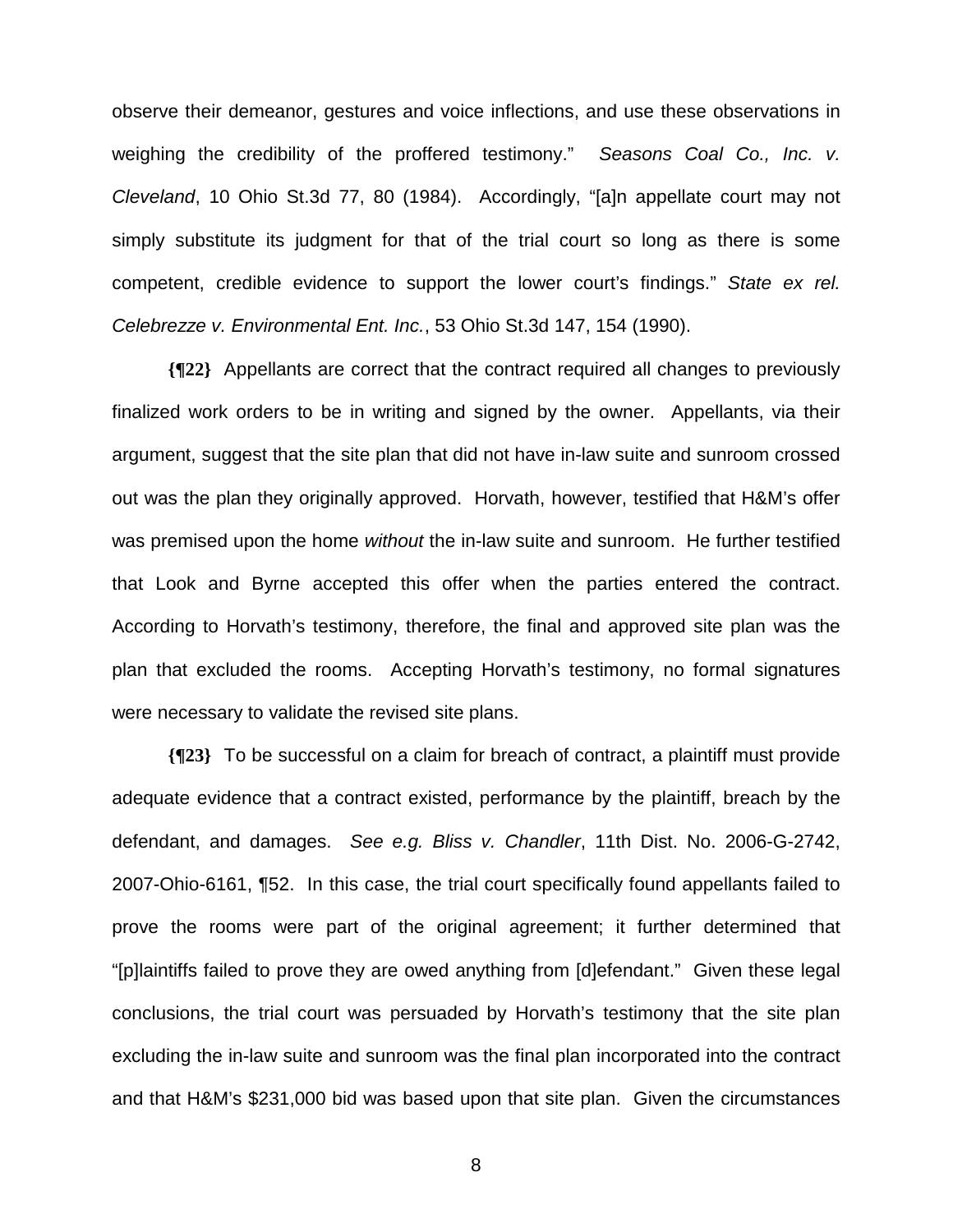of the case and the nature of the testimony, we conclude the trial court did not err when it found Horvath's testimony had greater persuasive force than the testimony provided by Look. We therefore hold the trial court's conclusion that appellants failed to prove their claim is therefore supported by the weight of credible evidence.

**{¶24}** Appellants' first assignment of error lacks merit.

**{¶25}** Appellants' second assignment of error provides:

**{¶26}** "The trial court erred by refusing to admit and/or consider receipts and statements offered by plaintiff showing payments for replacement of damaged appliances, replacements for items provided under contract that were either damaged and/or non conforming [sic] or for work provided from identified contractors."

**{¶27}** Appellants contend that the receipts demonstrated they were required to expend additional funds, and were thereby specifically damaged, due to appellees' alleged failure to properly perform under the contract. Thus, they maintain the trial court erred in excluding the evidence.

**{¶28}** A trial court enjoys broad discretion on whether to admit or exclude evidence. *Guiliano v. Guiliano*, 11th Dist. No. 2010-T-0031, 2011-Ohio-6853, ¶18. In this case, after receiving testimony regarding the items appellants were purportedly required to fix or replace due to appellees' alleged acts or omissions, appellants moved to admit the receipts. The court ruled that appellants' failure to introduce some testimony regarding whether the amounts listed in the receipts were fair and reasonable was sufficient basis to exclude the evidence. We see no error.

**{¶29}** Although Look maintained the expenses were necessary, appellants failed to introduce any evidence as to whether the purchased items were equivalent or similar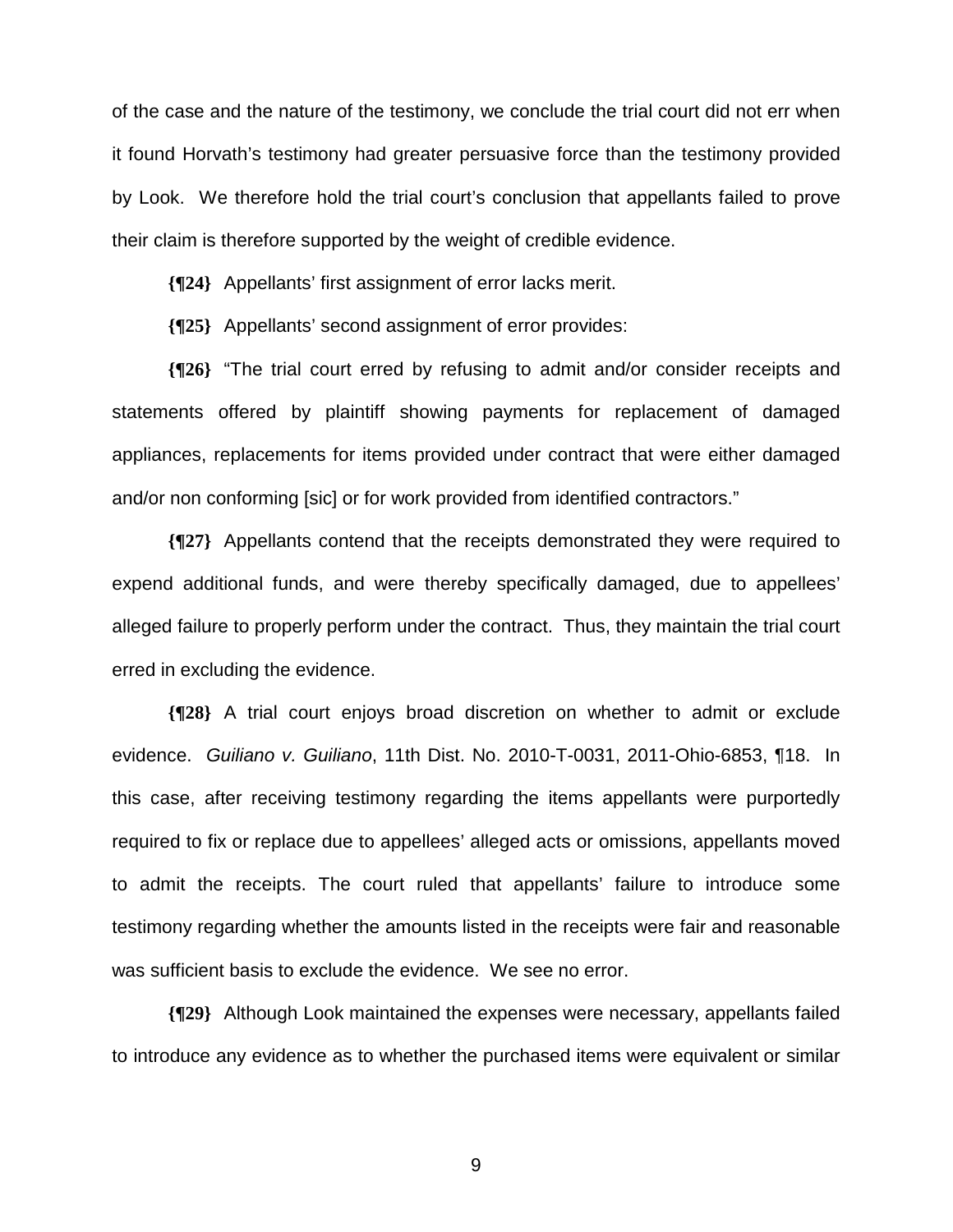to those items they replaced. In this respect, the trial court's decision to exclude the receipts was a sound exercise of its discretion.

**{¶30}** Appellants' second assignment of error is without merit.

**{¶31}** Appellants' third assignment of error provides:

**{¶32}** "The trial court committed reversible error by finding plaintiffs failed to provide evidence of actual damages."

**{¶33}** Appellants contend they presented evidence that the original contract included an in-law suite and sunroom. And, they point out, Horvath testified the cost of building those rooms would be approximately \$40,000. Subtracting this amount from the contract price, appellants contend that, even if they did not pay the full contract price, they still overpaid appellees. They therefore maintain the trial court erred in concluding they failed to prove actual damages. We disagree.

**{¶34}** Appellants are presuming what they failed to establish by a preponderance of the evidence. Namely, that the two rooms were included in the original construction agreement. As discussed under appellants' first assignment of error, this contention lacks merit.

**{¶35}** Horvath testified that his \$231,000 bid was premised upon a home construction that excluded the sunroom and in-law suite. He further testified that appellants accepted his bid being fully informed of this point. Horvath testified Look was aware from the beginning that the rooms would not be built because "the funds were not available, and she would try to worry about doing it down the road, to get her mother to live out there." When asked to comment on Look's claim that she thought the contract always included the two extra rooms, Horvath observed: "I mean, it is ridiculous. I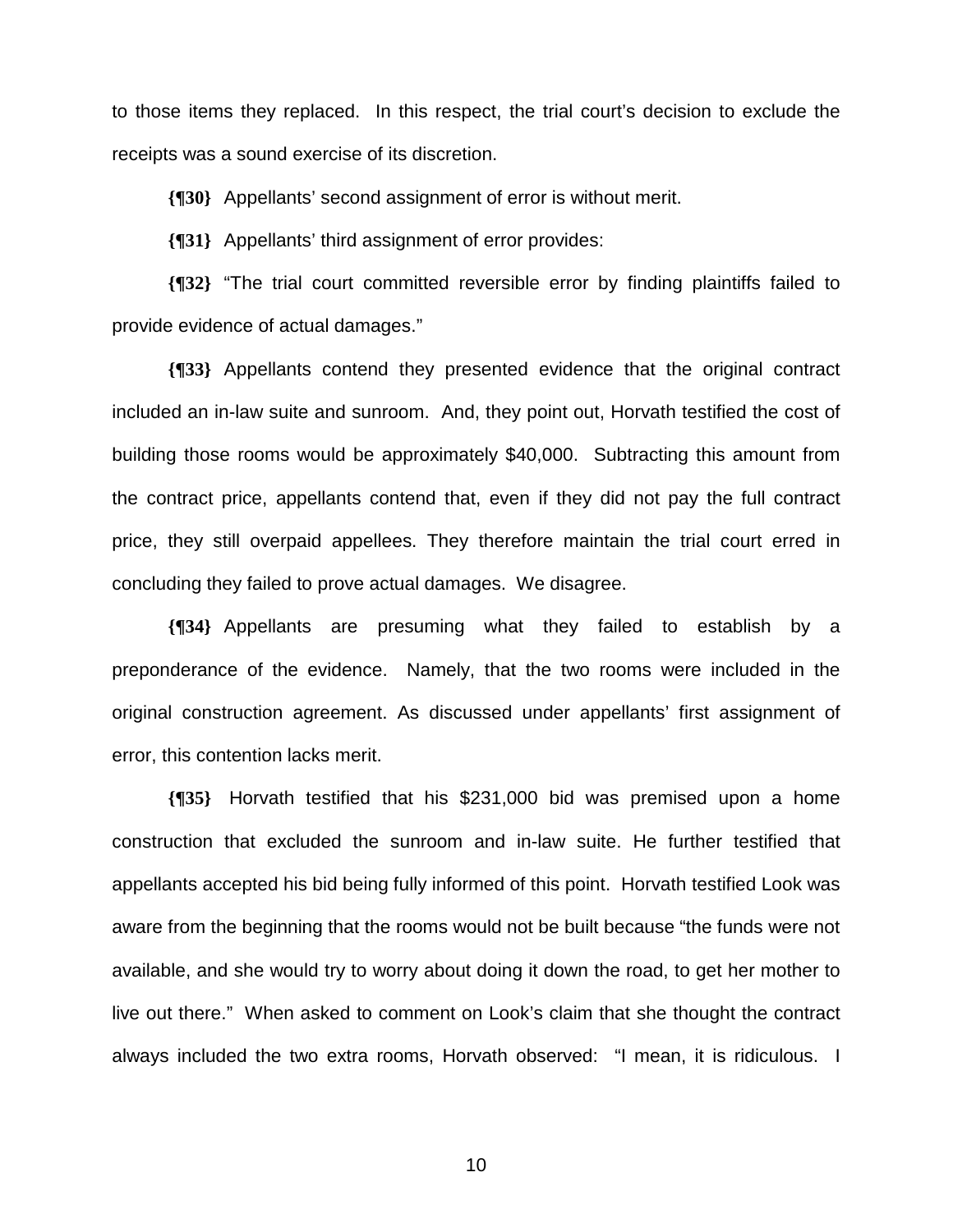mean, why would you sign all those draws and keep signing draws when you don't see an in-law suite put on the back of the house."

**{¶36}** The trial court was in the best position to assess the credibility of the witness' testimony and the credibility of the surrounding evidence. In doing so, it is apparent the court chose to believe Horvath's rendition of events; to wit, that the original contractual agreement was to build a home that excluded the in-law suite and sunroom. It did not err in doing so.

**{¶37}** Appellants' third assignment of error is without merit.

**{¶38}** Appellants' fourth assignment of error provides:

**{¶39}** "The trial court erred in not awarding consequential damages for the loss in value of the existing residence lost by Look and Byrne due to the foreclosure caused by the failure to complete the new construction in a timely manner."

**{¶40}** Appellants contend that the record demonstrates that Horvath was aware that his failure to complete construction would result in foreclosure upon both the property on which the residence was being built as well as the property appellants were using as collateral. They therefore maintain the trial court erred in failing to address the issue of consequential damages. We do not agree.

**{¶41}** The record indicates that Horvath was aware that appellants' *default* on their loans could cause foreclosure on both properties. Moreover, the construction contract specified that the construction must be completed within six months. These points, however, do not imply that appellees' specific failure to finish the construction would necessitate foreclosure.

**{¶42}** Appellees began construction in June of 2005; the final walk-through occurred in October of 2005. Although the record demonstrates appellants had various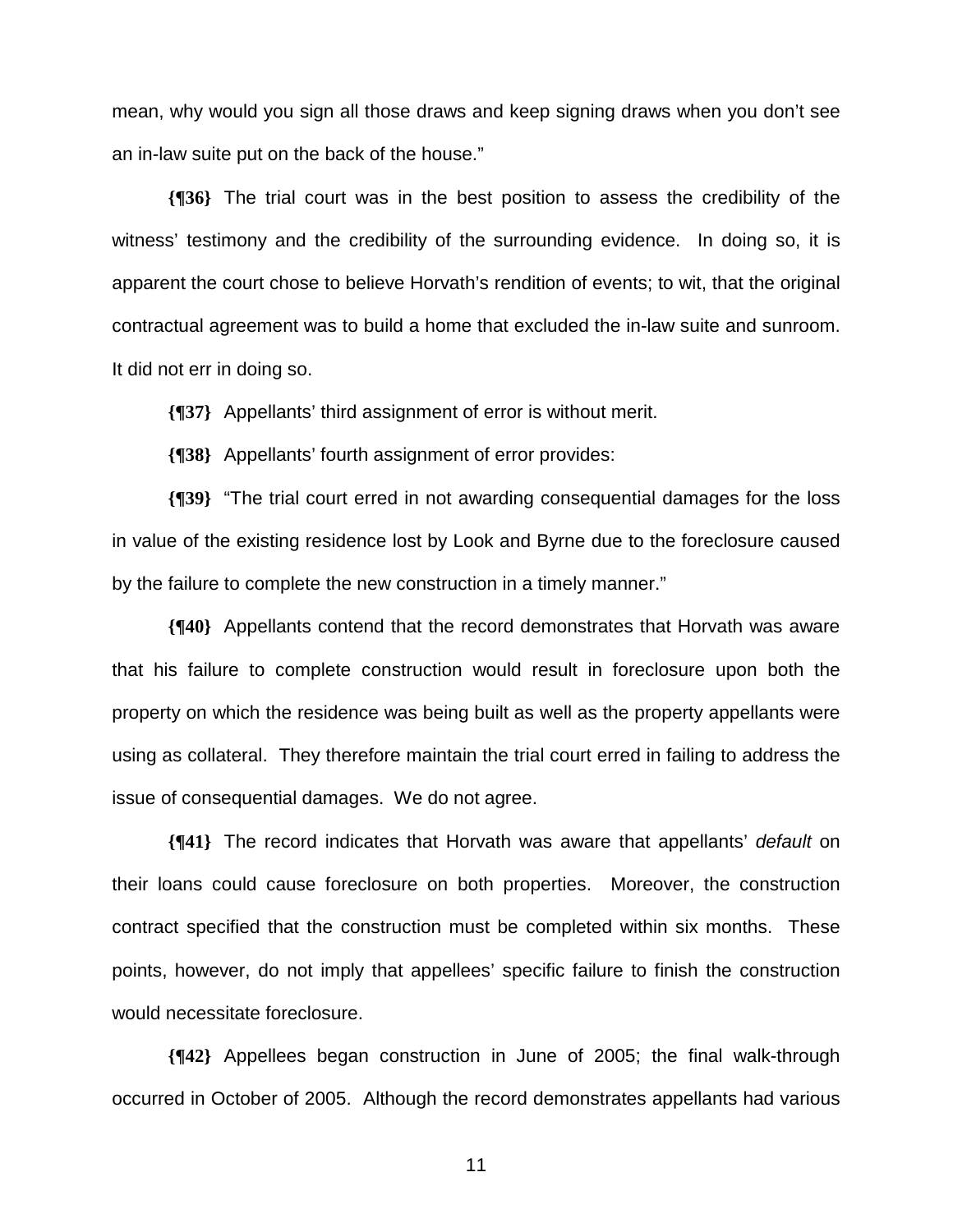issues during the final walk-through, they nevertheless moved into the home in November of 2005. And, even though the home did not have a certificate of occupancy when appellant's moved in, the construction contract places the burden of obtaining this certification on the owners. The record is clear that appellants did not specifically pursue obtaining the certification. Under the circumstances, we fail to see how appellees were responsible for appellants' eventual foreclosures. The trial court therefore did not err in not considering consequential damages.

**{¶43}** Appellant's fourth assignment of error lacks merit.

**{¶44}** For their fifth assignment of error, appellants allege:

**{¶45}** "The trial court erred to the prejudice of plaintiffs by not allowing them to amend the pleadings on the record to conform to the evidence and not finding Frank Horvath personally liable for the damages suffered by Look and Byrne."

**{¶46}** Appellants argue that the trial court committed error in denying them the opportunity to amend their complaint in order to pierce the corporate veil; they further assert the court erred in dismissing Horvath from the proceedings when he should be held liable for their purported damages. We do not agree.

**{¶47}** First of all, appellants never formally moved the court to amend their pleadings for purposes of trying to pierce the corporate veil. The trial court, at the close of trial, permitted appellants to brief the issue of whether an officer of a company, dissolved during a pending litigation, can be held personally liable for the damages caused by the company. This, appellants' counsel conceded, was not an attempt to pierce the corporate veil. The matter was briefed and the trial court determined Horvath was entitled to be dismissed from the action. Regardless, as no motion to amend the pleadings was advanced, the trial court did not err by omission.